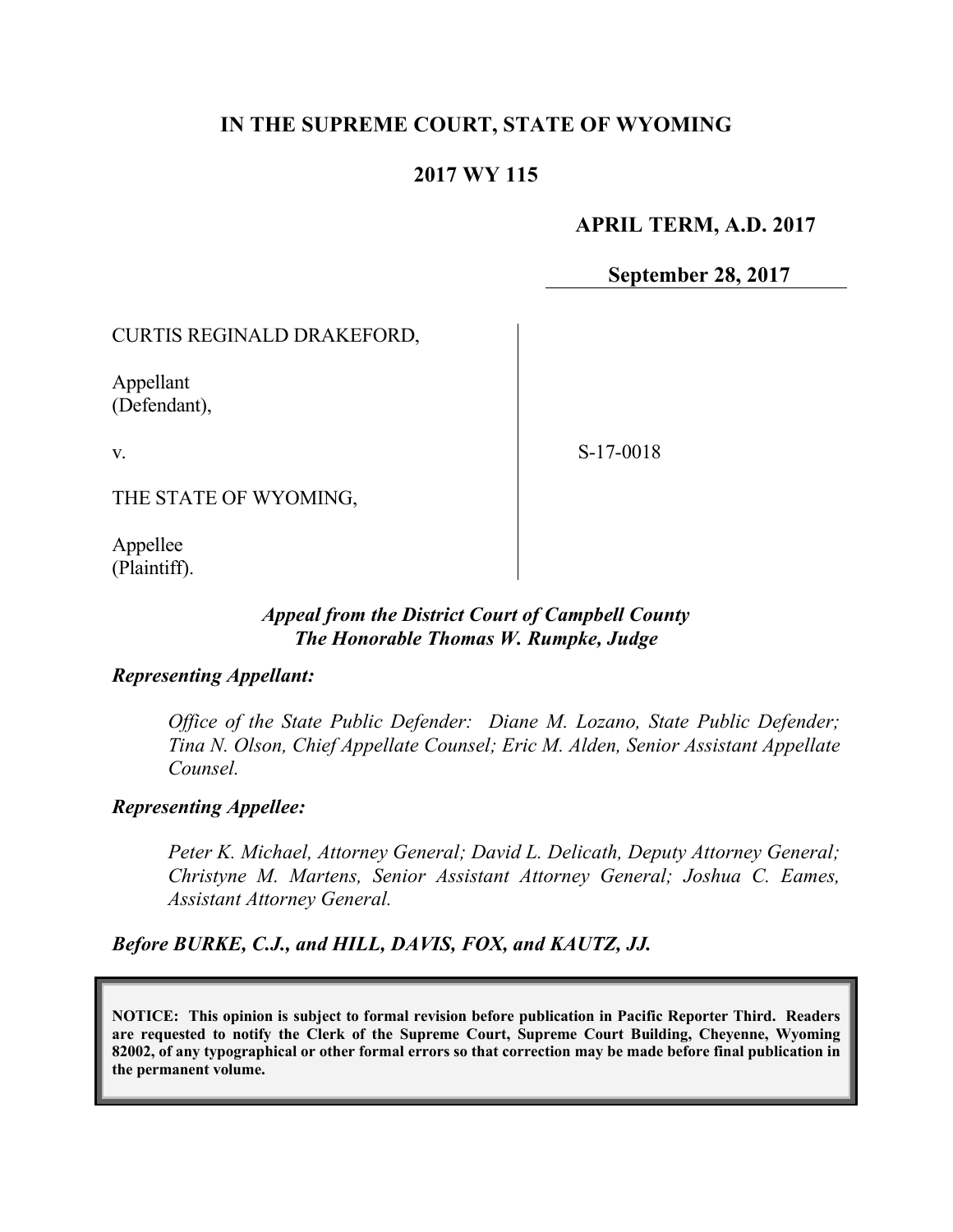#### **BURKE, Chief Justice.**

[¶1] Appellant, Curtis Drakeford, was convicted of one charge of domestic battery and one charge of strangulation of a household member after entering unconditional no contest pleas to both charges. On appeal, he contends that domestic battery is a lesser included offense of strangulation of a household member, and that his convictions and sentences for both crimes violated his constitutional protections against double jeopardy. We find that the two crimes arose from separate and distinct acts, and that Appellant has failed to establish a double jeopardy violation. Accordingly, we affirm.

#### *ISSUE*

[¶2] Did the district court commit plain error when it convicted and sentenced Appellant for the crimes of domestic battery and strangulation of a household member?

## *FACTS*

[¶3] On January 25, 2016, the State filed a Felony Information charging Appellant with one count of strangulation of a household member and three counts of child endangerment. On February 1, 2016, the State filed a second Felony Information charging Appellant with domestic battery. The second Information asserted that Appellant had two prior convictions for domestic battery, subjecting him to enhanced penalties and elevating the charge to a felony. The district court later consolidated the two cases.

[¶4] Among the documents supporting the two charges were two nearly identical Affidavits of Probable Cause. The second affidavit differs from the first only in that it excludes a paragraph about the results of drug testing on the victim, it includes some minor wording changes, and it avers that Appellant had two previous domestic battery convictions. The affiant for both affidavits, a police officer, stated that he and other officers were dispatched to Room 339 of a local hotel based upon reports of a "female screaming and a male telling her to be quiet." Arriving at the hotel, the officer saw a woman exit Room 339, followed closely by Appellant. The woman's "face was covered in blood," and Appellant had a "substantial amount of blood" on his hands. In response to questions from the officer, the woman reported that she refused Appellant's request to smoke methamphetamine with him, and he had hit her "in the face with both his left and right hand with a closed fist." Appellant then "placed his hands around her neck . . . and started to apply pressure" so that she was "not able to breathe or make a sound." Appellant released her, and she moved from the bathroom to the main room, where he "took a beer bottle and began hitting her on top of the head."

[¶5] According to the affidavit, another officer "touched the top of [the woman's] head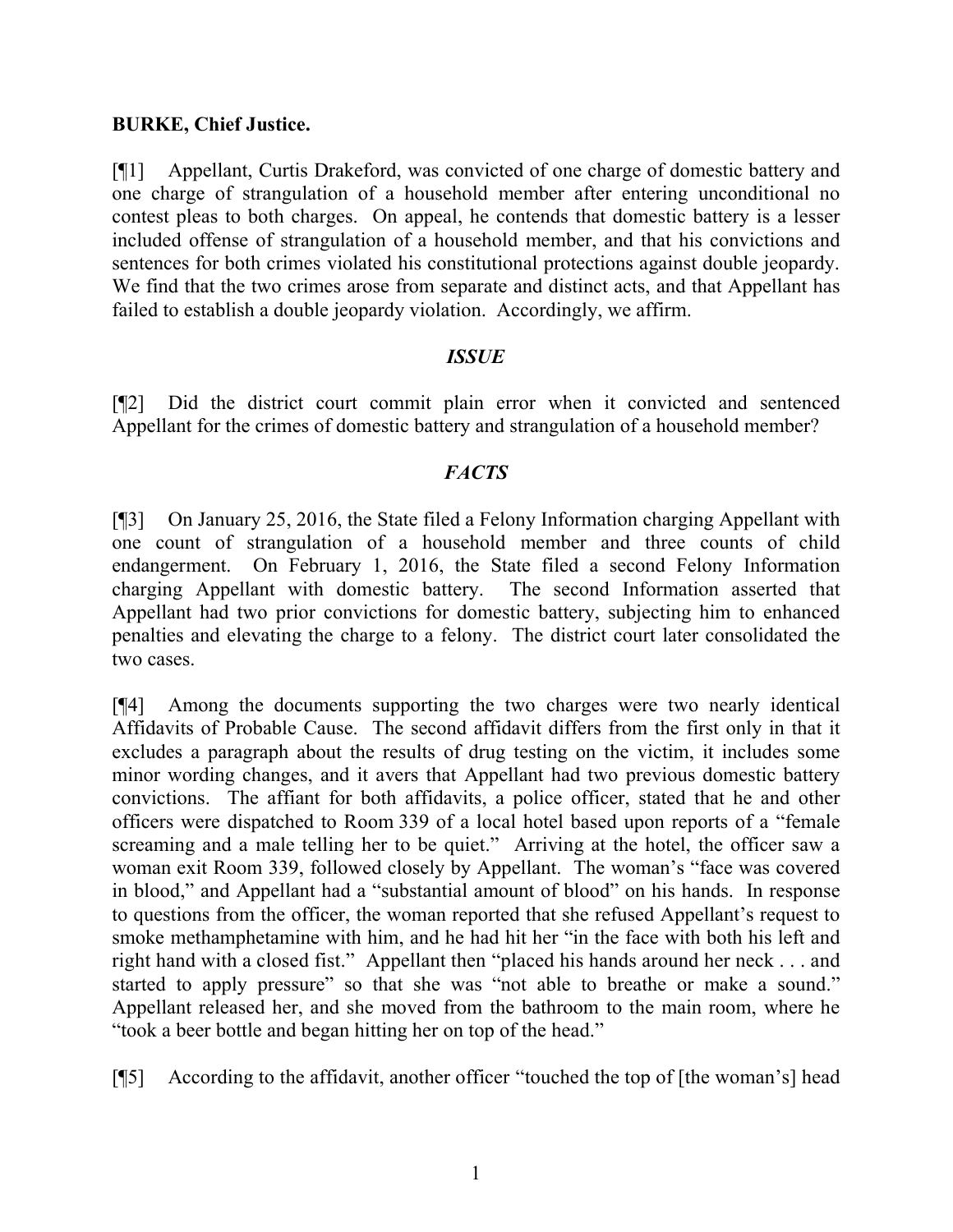and stated that there were lumps consistent with her statements of being hit on the head with a beer bottle." This officer also observed "finger marks on the right side of [the woman's] neck consistent with her statements of [Appellant] placing his hands around her neck." Appellant was "placed under arrest for domestic battery and strangulation of a household member."

[¶6] Appellant and the State reached a plea agreement by which he would plead no contest to the charge of strangulation of a household member and to the charge of domestic battery. The State agreed to dismiss the three counts of child endangerment and to recommend no more than four years imprisonment for each count with concurrent sentences. The district court accepted the no contest pleas and found Appellant guilty of strangulation of a household member and of domestic battery, third or subsequent offense. Appellant was sentenced to two to four years imprisonment on each count, the sentences to be served concurrently. This appeal followed.

## *STANDARD OF REVIEW*

[¶7] Appellant did not raise his double jeopardy claim in the district court. Accordingly, we review for plain error. *Montoya v. State*, 2016 WY 127, ¶ 6, 386 P.3d 344, 346 (Wyo. 2016). "'Plain error exists when: 1) the record is clear about the incident alleged as error; 2) there was a transgression of a clear and unequivocal rule of law; and 3) the party claiming the error was denied a substantial right which materially prejudiced him.'" *Guy v. State*, 2008 WY 56, ¶ 9, 184 P.3d 687, 692 (Wyo. 2008) (quoting *Talley v. State*, 2007 WY 37, ¶ 9, 153 P.3d 256, 260 (Wyo. 2007)). "Under the plain error standard of review, we reverse a district court's decision only if it is so plainly erroneous that the judge should have noticed and corrected the mistake even though the parties failed to raise the issue." *Young v. State*, 2016 WY 70, ¶ 14, 375 P.3d 792, 796 (Wyo. 2016) (quoting *Masias v. State*, 2010 WY 81, ¶ 20, 233 P.3d 944, 950 (Wyo. 2010)).<sup>1</sup>

 $\overline{a}$ 

<sup>&</sup>lt;sup>1</sup> We note that Appellant entered no contest pleas to the charges of strangulation of a household member and domestic battery. A no contest plea, like a guilty plea, waives all non-jurisdictional defenses. *Bowlsby v. State*, 2013 WY 72, ¶ 5, 302 P.3d 913, 915 (Wyo. 2013); *Hagen v. State*, 2014 WY 141, ¶ 9, 336 P.3d 1219, 1222 (Wyo. 2014). We have previously recognized, however, that "the issue of double jeopardy is jurisdictional and may be raised at any time." *Redding v. State*, 2016 WY 41, ¶ 14, 371 P.3d 136, 140 (Wyo. 2016) (citing *Snow v. State*, 2009 WY 117, ¶ 13, 216 P.3d 505, 509 (Wyo. 2009) (citing *Taylor v. State*, 2003 WY 97, ¶ 11, 74 P.3d 1236, 1239 (Wyo. 2003))). On that basis, we conclude that Appellant did not waive his double jeopardy claim by pleading no contest to the charges. In contrast, another potential claim identified by Appellant – that the district court erred in denying his motion in limine to preclude the State's use of the recordings of his telephone calls from jail as evidence – is nonjurisdictional, and was waived by Appellant when he pled no contest to the charges.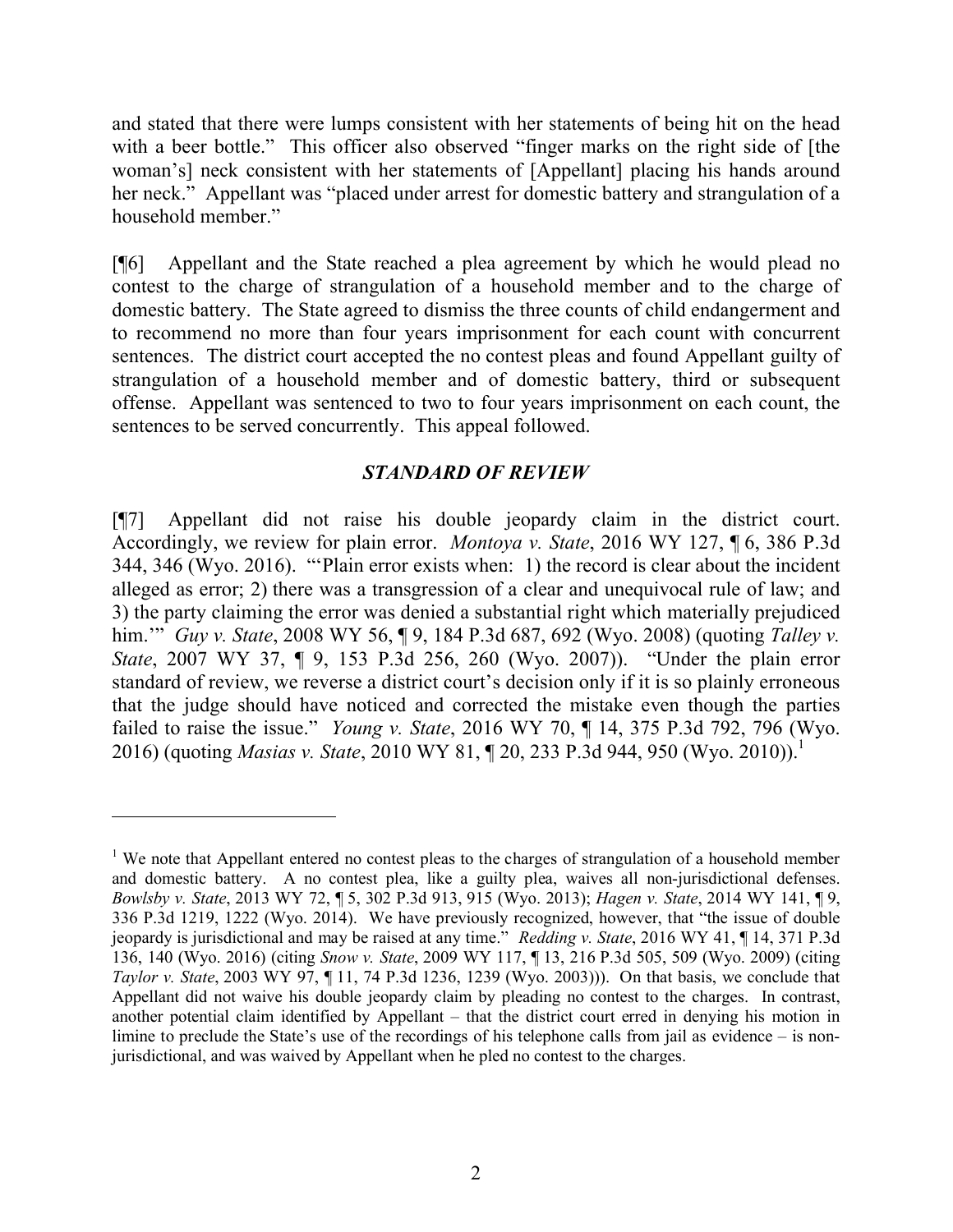#### *DISCUSSION*

[¶8] In this case, the State concedes that the error asserted by Appellant is clearly reflected in the record, which establishes that Appellant was convicted and sentenced for both strangulation of a household member and domestic battery. It also concedes that, if a double jeopardy violation occurred, Appellant suffered material prejudice because a "second conviction, even if it results in no greater sentence, is an impermissible punishment." *Bowlsby v. State*, 2013 WY 72, ¶ 7 n.2, 302 P.3d 913, 916 n.2 (Wyo. 2013) (quoting *Ball v. United States*, 470 U.S. 856, 865, 105 S.Ct. 1668, 1673, 84 L.Ed.2d 740 (1985)). The focus of this case, then, is whether the two convictions and sentences violate a clear and unequivocal rule of law.

[¶9] Appellant contends, and the State concedes, that domestic battery, as defined in Wyo. Stat. Ann. § 6-2-511(a) (LexisNexis 2015) is a lesser included offense of strangulation of a household member, as defined in Wyo. Stat. Ann. § 6-2-509(a). To determine whether one crime is a lesser included offense of another, "we look to the statutory elements test set forth in *Blockburger v. United States*, 284 U.S. 299, 304, 52 S.Ct. 180, 182, 76 L.Ed 306 (1932)." *Granzer v. State*, 2010 WY 130, ¶ 13, 239 P.3d 640, 645 (Wyo. 2010). "Under the *Blockburger* test, an offense is a lesser-included offense if its elements are a subset of the elements of the greater offense." *Id*.

[¶10] Applying the *Blockburger* test, we have previously recognized that the crime of simple battery is a lesser included offense of the crime of strangulation of a household member:

> The parties seem to agree that the elements of battery in [Wyo. Stat. Ann.]  $\S 6$ -2-501(b) are a subset of the elements of strangulation of a household member in § 6-2-509. To prove the crime of battery, the prosecution must establish the defendant (1) intentionally, knowingly or recklessly; (2) caused bodily injury; (3) to another person; (4) by use of physical force. Section 6-2-501(b). The crime of strangulation of a household member, as charged in this case, requires proof that the defendant (1) intentionally and knowingly; (2) caused bodily injury; (3) to the victim, who was a household member; (4) by impeding her normal breathing; (5) by applying pressure to her throat or neck. Section 6-2-509. The crimes of battery and strangulation of a household member share the same mental element and require bodily injury by some type of physical force. Strangulation also requires proof that the victim was a household member and the defendant caused bodily injury by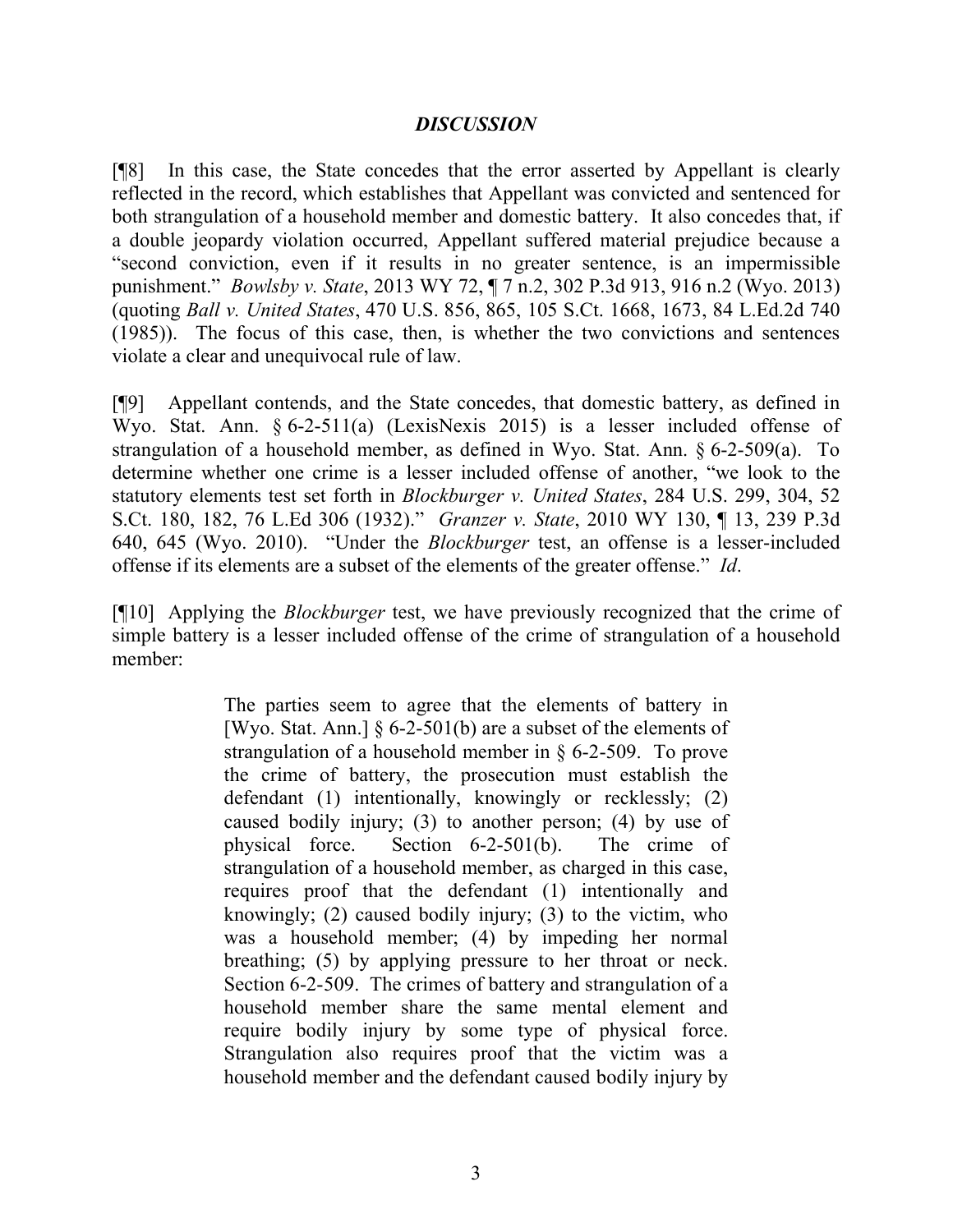impeding the victim's normal breathing with the specific physical force of pressure to the throat or neck. The elements of the lesser crime (battery) are, therefore, a subset of the greater crime (strangulation).

*Nickels v. State*, 2015 WY 85, ¶ 18, 351 P.3d 288, 292−93 (Wyo. 2015.) The only difference between the crime of simple battery and the crime of domestic battery is that the latter requires that the injured person be "another household member." Wyo. Stat. Ann. § 6-2-511(a). The crime of strangulation of a household member also requires that the victim be "a household member." Wyo. Stat. Ann. § 6-2-509(a). In addition, it requires that the victim be injured by strangulation, an element not included in the crime of domestic battery. Accordingly, the elements of the crime of domestic battery are a subset of the elements of the crime of strangulation of a household member. Domestic battery is a lesser included offense of the crime of strangulation of a household member.

[¶11] Appellant further asserts that punishing a defendant for both a greater offense and a lesser included offense violates the double jeopardy provisions of the Fifth Amendment to the United States Constitution and of Article 1, Section 11 of the Wyoming Constitution. *See Granzer*, ¶ 13, 239 P.3d at 645. The State does not dispute this assertion. We agree with Appellant that this represents a clear and unequivocal rule of law.

[¶12] However, the State claims that there was no violation of a clear and unequivocal rule of law in this case because Appellant's two convictions were based on two separate incidents. Relying on the facts averred in the affidavit in this case, $<sup>2</sup>$  the State contends</sup> that Appellant's conviction on the charge of domestic battery was based on his conduct when he "took a beer bottle and began hitting her on top of the head." His conviction on the charge of strangulation of a household member was based on his conduct when he "placed his hands around [the victim's] neck . . . and started to apply pressure" so that she was "not able to breathe or make a sound."

[¶13] In analyzing double jeopardy claims, we have recognized that when different criminal acts are at issue, "even though separated in time only by a few seconds, one

<sup>&</sup>lt;sup>2</sup> Because Appellant pled no contest to the two charges, the district court did not question him to establish a factual basis for his plea. *See Robinson v. State*, 2016 WY 90, ¶ 3, 378 P.3d 599, 602 (Wyo. 2016). Rather, the district court had to determine to its satisfaction that the record, including the affidavits supporting the charges, contained sufficient facts to support Appellant's no contest plea. *Id.*, ¶ 3 n.1, 378 P.3d at 602 n.1 ("The factual basis for the plea was provided to the satisfaction of the court and counsel by the original information and supporting affidavit."). Accordingly, we also look to the supporting affidavit to establish the facts necessary to analyze Appellant's double jeopardy claim.